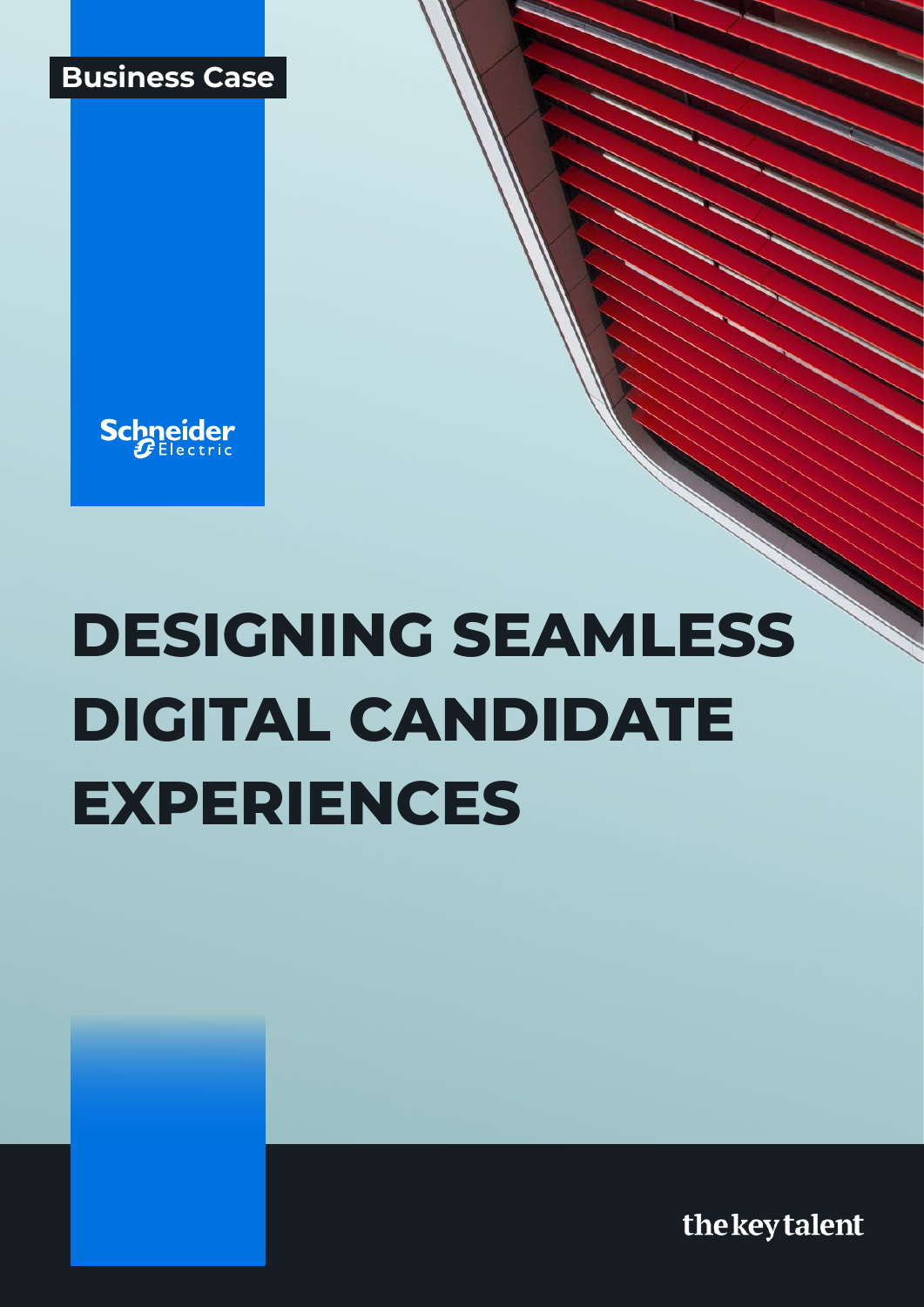## **KEY CHALLENGES**

**Schneider Electric has gone one step further in the search for STEM talent by transforming its assessment and attraction processes to differentiate itself in an environment where the fight for candidates is fierce.**

No business function has been able to escape the pending digital transformation that the pandemic has accelerated. **For Schneider Electric the goal was**  undoubtedly the challenge of sharing the impact that their organization has in our day to day as citizens and unknowing buyers of their products via a recruitment process. **Transmitting their employer brand faithfully in a 100% remote recruitment process required a new mindset and agile** tools that could complement the current technological landscape.

This transformation begins with **three clear objectives** in mind:

- **1. Continue to capture engineering apprentices and graduate top talent, focusing on the top 10% (organizational fit instead of volume).**
- **2. Create a process to help filter objectively and swiftly through a volume of over 2,000 applications, always aligning with the company's diversity policies.**
- **3. Generate an unforgettable experience for candidates through a group dynamic in an Escape Room format, adapted to the employer brand and their culture.**

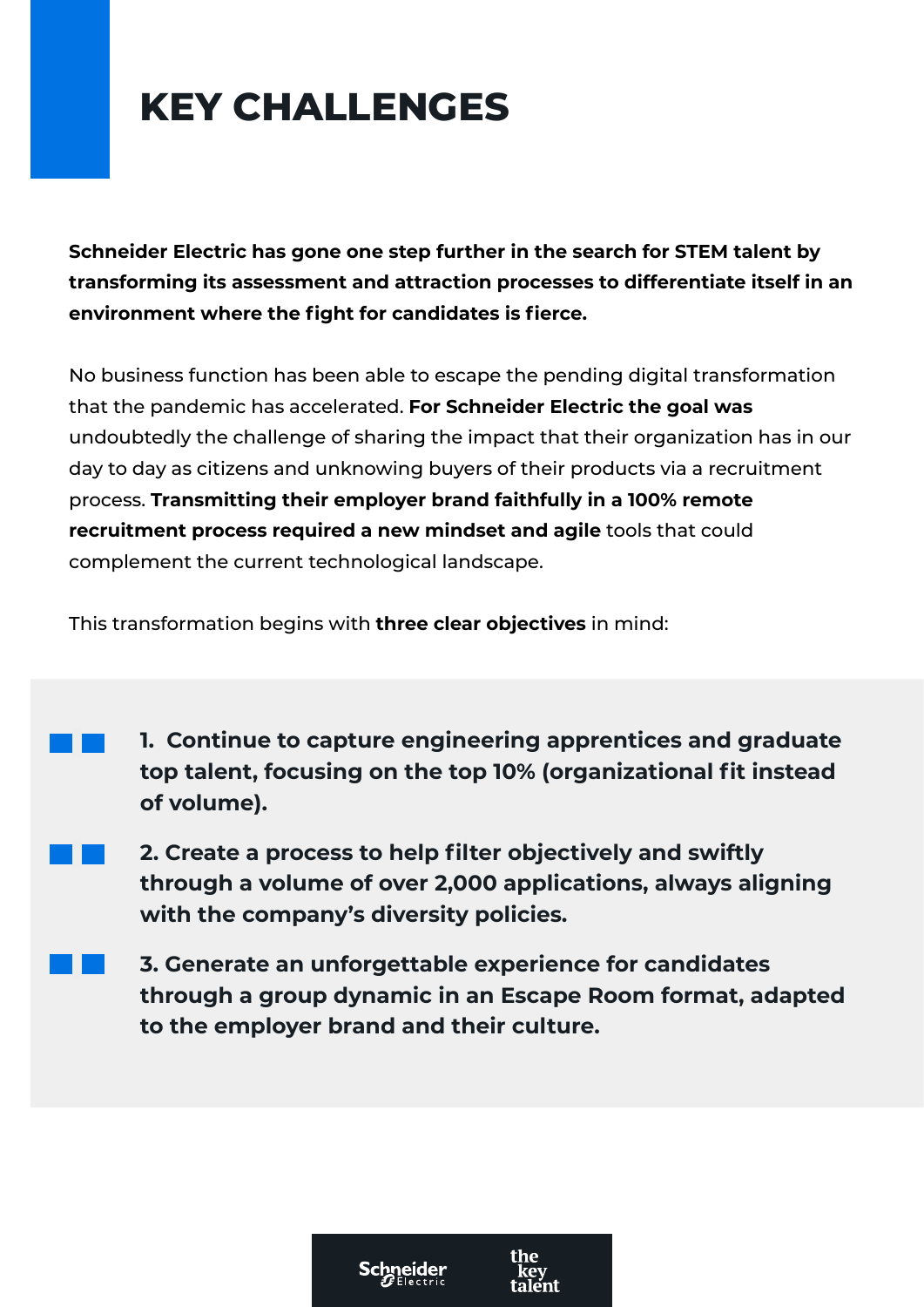#### **STREAMLINING TRADITIONAL SELECTION PROCESSES**

**Designing a digital candidate experience and digitising a recruitment process is a challenge. There are no perfect processes, but there are processes that streamline and help us stay one step ahead.**

Like many of our partners, **Schneider Electric already has an ATS**, a platform that manages many of its processes at the macro and administrative level. In this case, the key was to focus campaign efforts on **agile solutions that could fit into this infrastructure and complement their current IT set up:**

- As a **first step**, campaigns were run on social media and university forums with an ad hoc & standard landing page (job description). In Schneider Electric's case, the aim was to manage volume rather than generate it, a clear and succinct landing page was sufficient, they opted away from a complex landing page to avoid over saturation of applications. **1**
- **2 The second step** was to screen candidates through a battery of agile and mobile friendly tests that measure personality, attention and memory as well as deductive reasoning, all matched up to an "ideal candidate profile" for each job. **The initial 3x steps** of the funnel were completely automated to allow the recruitment team to deal with the volume. The candidates were then interviewed.





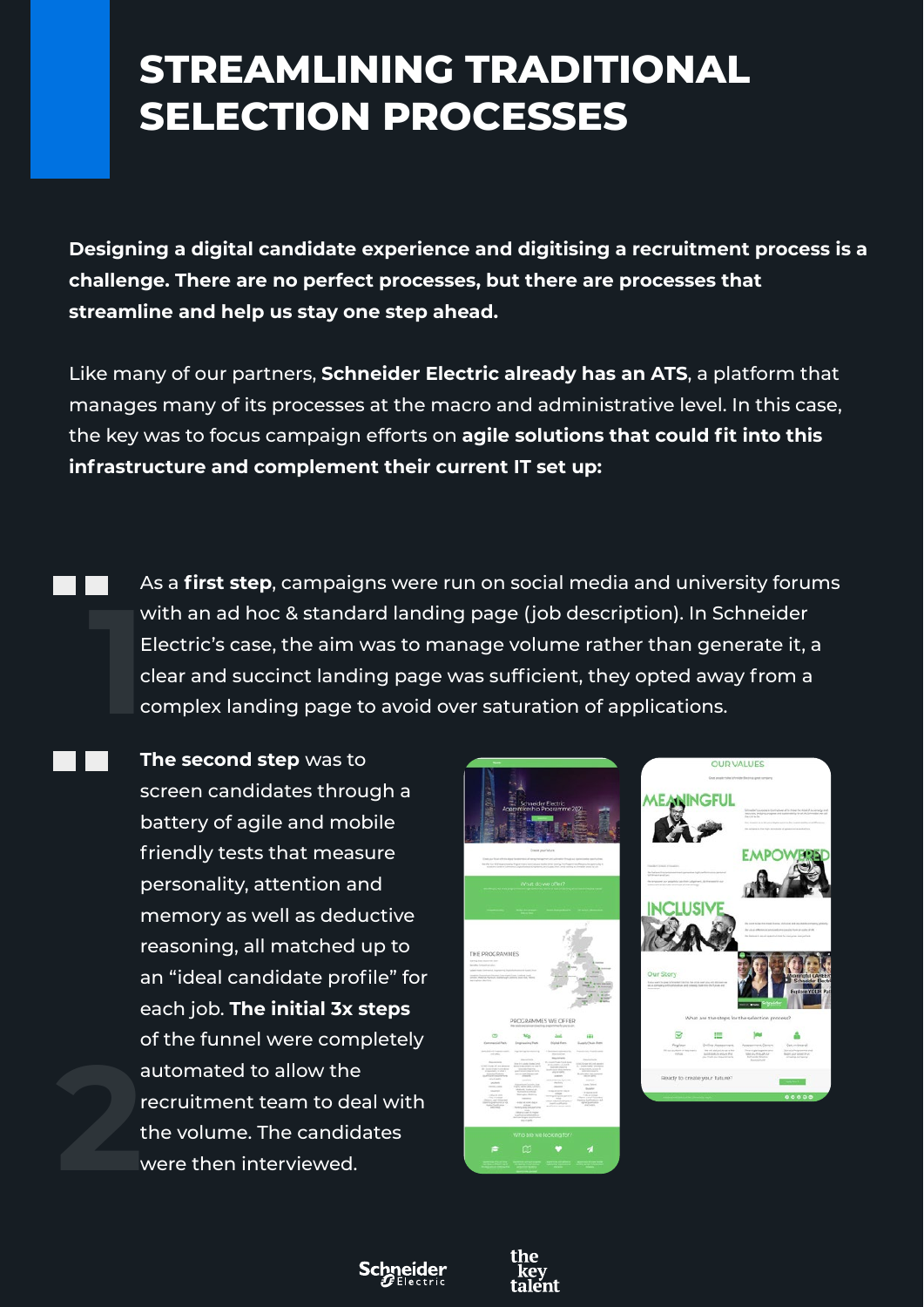#### **STREAMLINING TRADITIONAL SELECTION PROCESSES**

**The differential element of the process** which enabled Schneider to differentiate their employer brand **was the Group Dynamic phase of the project.** Together with The Key Talent Labs team, a fully adapted and customized [Escape Room](https://thekeytalent.com/labs-2/?lang=en) was created. **3**

**Each level of the Escape Room, showcased an element of "life at Schneider"**, utilizing office space, culture, in-house jokes and company settings (such as real life events) to transport candidates into a dynamic and collaborative space. **4**<br>**4**<br>**4**<br>**4**<br>**4**<br>**4**<br>**4**<br>**4**<br>**4**<br>